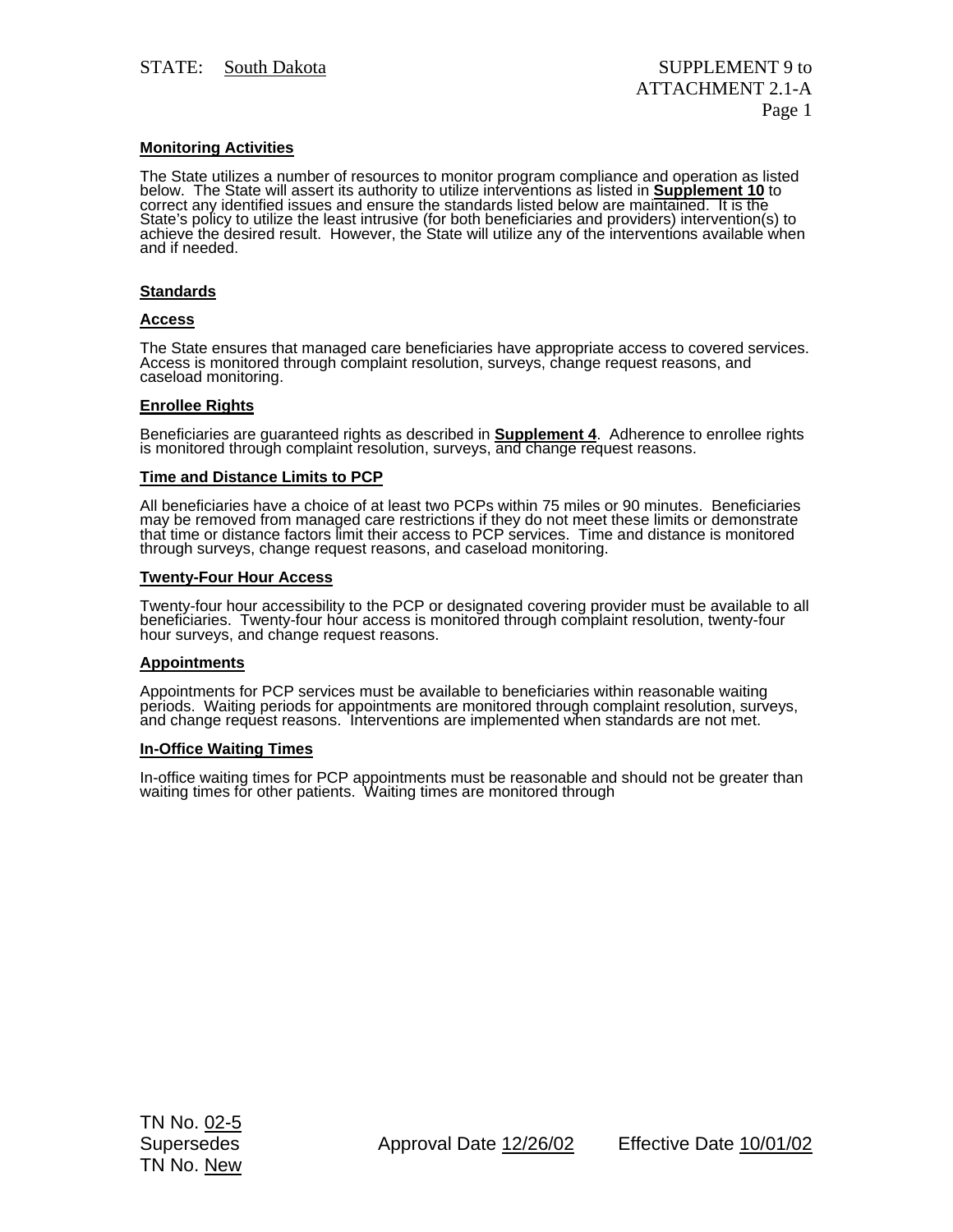# **Standards (continued)**

### **In-Office Waiting Times (continued)**

complaint resolution, surveys, and change request reasons. Interventions are implemented when standards are not met.

## **Quality of Care**

PCCM beneficiaries deserve the same quality services as all other patients. The State ensures<br>this through the *Methods* listed below. Interventions are implemented when quality issues are<br>discovered.

## **Methods**

## **Quality of Care Studies**

Effectiveness of care measures are utilized to evaluate and monitor a number of clinical standards such as but not limited to: immunization status, mammography screening rates, asthma control, and follow-up after hospitalization for mental illness. The State utilizes the results of these studies to determine if quality interventions are needed.

### **Special Projects**

The State periodically conducts projects to measure and improve access and quality of care.<br>These projects are usually designed to determine the current status of a particular outcome or<br>service, determine a goal for impro monitoring, and aggressive and persistent interventions. An example of a special project is the GRPA immunization project which runs (ran) for four years from 200—2004.

### **Complaint Resolution**

The State utilizes the complaint resolution process to identify quality and (or) access issues. Most issues are specific to particular PCPs or recipients but some are more global in nature. The State applies interventions as needed to address the issues.

### **Recipient Surveys**

The State surveys samples of managed care families regarding their general satisfaction with the program and specific information regarding the PCP. Approximately 1,000 surveys are mailed per calendar year with historic re

# **Twenty-Four Hour Access Surveys**

The State makes telephone calls to PCPs during non-business hours on at least an annual basis.<br>Follow-up calls are conducted for providers identified as deficient. Interventions (usually in the form of a corrective action plan) are implemented for providers identified as "not available" after<br>two unsuccessful attempts to reach them. Further interventions are conducted for providers who<br>continue to remain non-comp